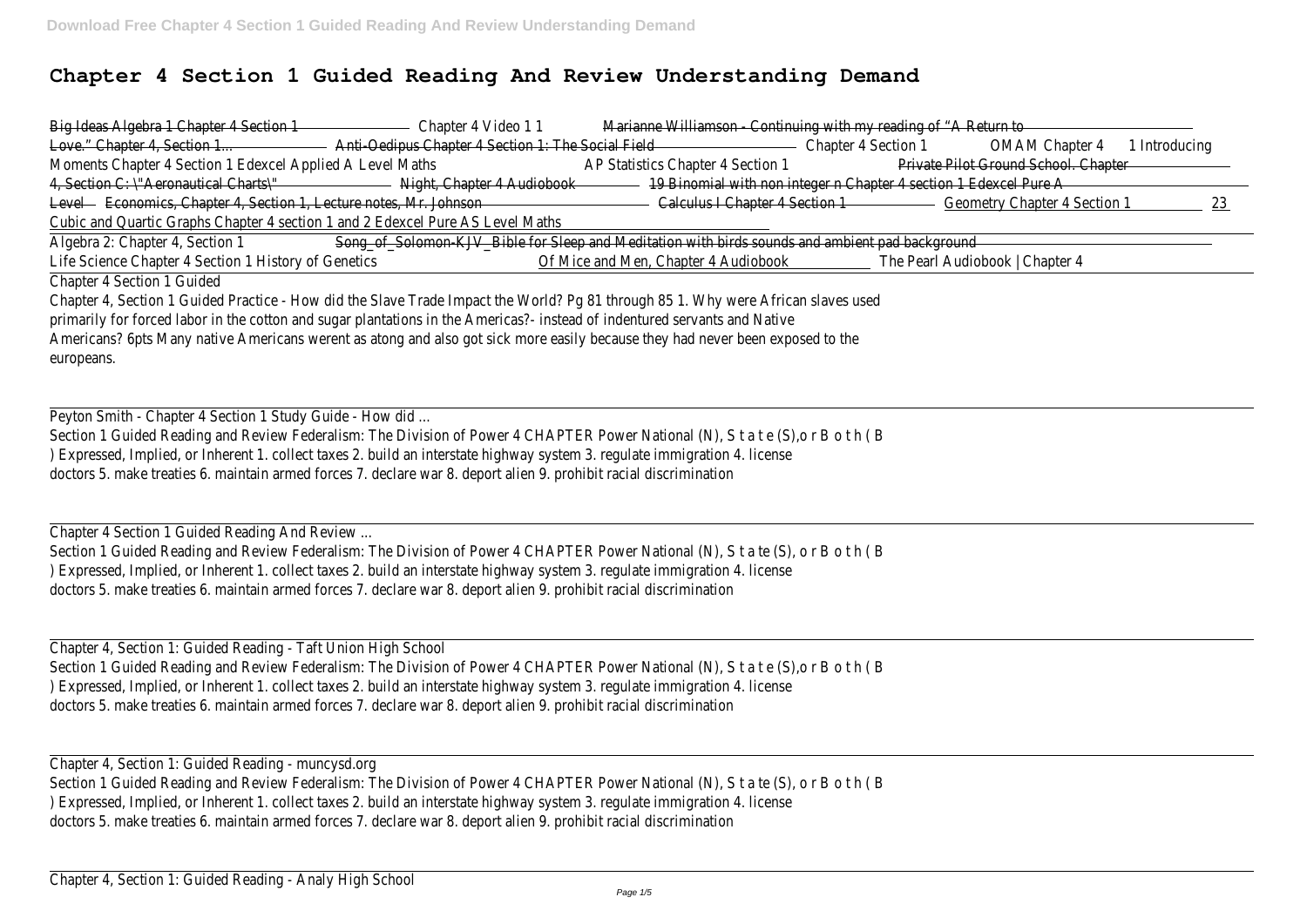Reasons for changes in Demand Demand Poster Guided Reading Chapter 4 Section 1: Understanding Demand A. As you read, for each boxed example, fill in the key term the example illustrates in the space provided. 1. the higher the price of pizza, the fewer slices people will buy 2. eating salad or tacos instead of pizza when the price of pizza goes up 3.

Ch.4 Guided Reading - Reasons for changes in Demand Demand ... Start studying Chapter 4 Section 1: Federalism. Learn vocabulary, terms, and more with flashcards, games, and other study tools.

Chapter 4 Section 1: Federalism Flashcards - Questions and ... Start studying Econ Chapter 4 Section 1 Understanding Demand. Learn vocabulary, terms, and more with flashcards, games, and other study tools.

Chapter 4 Section 1 Guided Reading And Review Chapter 3 Section 4 Guided Reading The Origins Of Judaism Answer Key Available Nov 5 at 12am - Jan 1, 2021 at 11:59pm about 2 months Use the link below to complete the Chapter 4 Lesson 2 Guided Reading Questions. Beginning students usually confuse magnification and resolution. Sep 17, 2011 · These are my set of 7 quided reading lessons based ...

Econ Chapter 4 Section 1 Understanding Demand Flashcards ... 1. Define federalism and explain why the Framers chose this system. 2. Identify powers delegated to and denied to the National Government, and powers reserved for and denied to the States. Chapter 4, Section 1 Copyright © Pearson Education, Inc. Slide 2 3. Explain the difference between exclusive and concurrent powers. 4.

Chapter 4: Federalism Section 1 - Central Lyon CSD Section 1 Guided Reading and Review Federalism: The Division of Power 4 CHAPTER Power National (N), S t a t e (S),o r B o t h ( B ) Expressed, Implied, or Inherent 1. collect taxes 2. build an interstate highway system

Chapter 4 lesson 2 guided reading - Sip Lazio chapter 4 section 1 guided reading and review understanding demand collections that we have. Chapter 4 Section 1 Guided Reading And Review ... Reasons for changes in Demand Demand Poster Guided Reading Chapter 4 Section 1: Understanding Demand A. As you read, for each boxed example, fill in the key term the example illustrates in the space provided. 1.

Chapter 4 Section 1 Guided Reading Review Un | calendar ...

Chapter 4 Section 1-4 key terms Flashcards | Quizlet These four key sections are the executive summary, marketing plan, key management bios, and financial plan. Let's talk about each in some detail.

| <u> 1989 - Johann Barn, mars ann an t-</u> |                                                                                           |  |  |
|--------------------------------------------|-------------------------------------------------------------------------------------------|--|--|
|                                            |                                                                                           |  |  |
|                                            |                                                                                           |  |  |
|                                            |                                                                                           |  |  |
|                                            |                                                                                           |  |  |
|                                            | the control of the control of the control of the control of the control of the control of |  |  |
|                                            |                                                                                           |  |  |
|                                            |                                                                                           |  |  |
|                                            |                                                                                           |  |  |
|                                            |                                                                                           |  |  |
|                                            |                                                                                           |  |  |
|                                            |                                                                                           |  |  |
|                                            |                                                                                           |  |  |
|                                            |                                                                                           |  |  |
|                                            |                                                                                           |  |  |
|                                            |                                                                                           |  |  |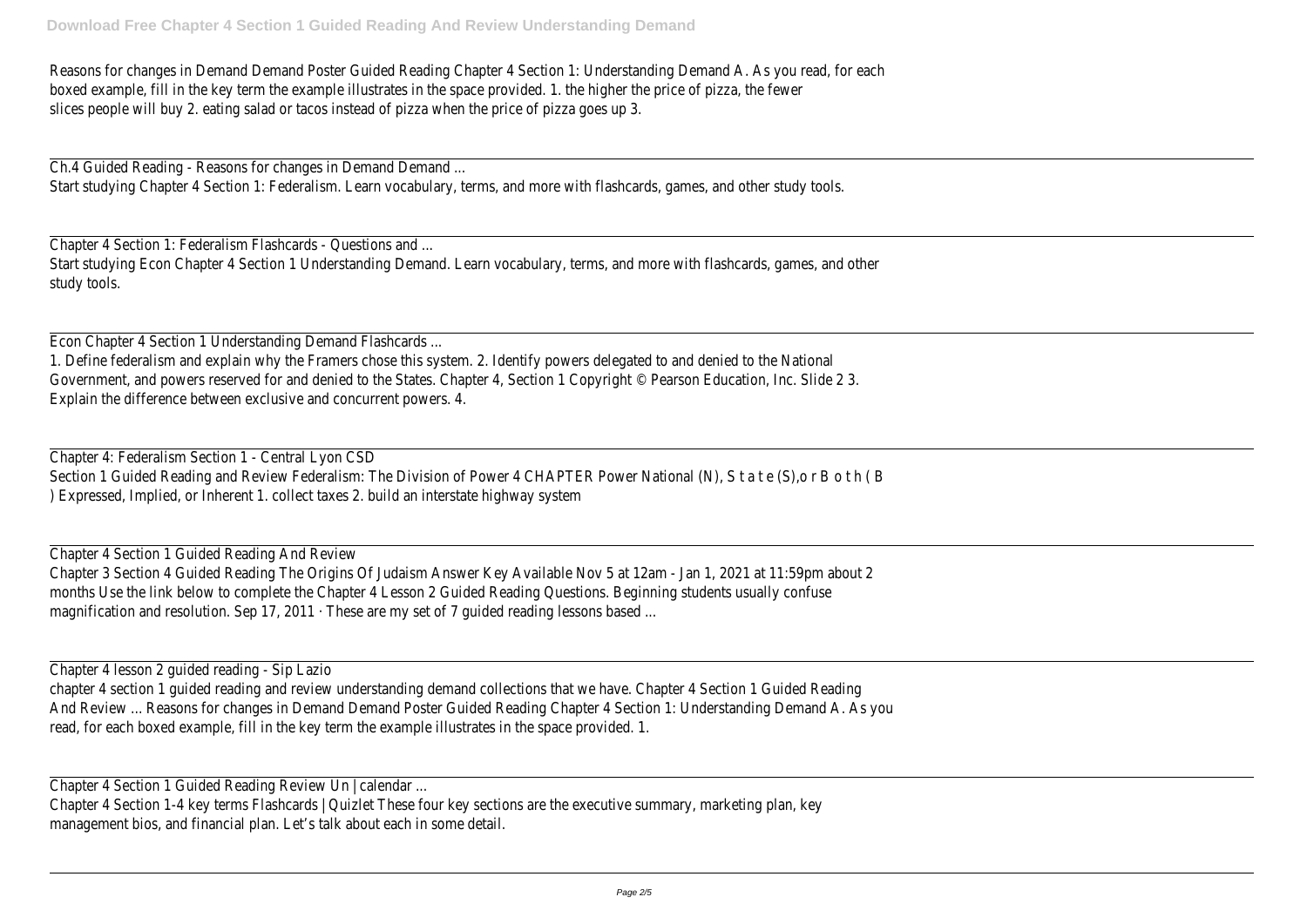Key To Sections 1 4 Chapter 30 Guided Reading And Review ...

Chapter 4: The Civil War (1861-1865) Guided Notes Section 1: From Bull Run to Antietam • What was the significance of the First Battle of Bull Run? • How did the North and the South prepare for war? • Why were the battles in the West important? • What was the outcome of each of the battles in the East in 1862? The First Battle of Bull Run

| Big Ideas Algebra 1 Chapter 4 Section 1                                        | Chapter 4 Video 11                                                                               |                                      | Marianne Williamson - Continuing with my reading of "A Return to  |                                      |                                     |             |
|--------------------------------------------------------------------------------|--------------------------------------------------------------------------------------------------|--------------------------------------|-------------------------------------------------------------------|--------------------------------------|-------------------------------------|-------------|
| Love." Chapter 4, Section 1                                                    | Anti-Oedipus Chapter 4 Section 1: The Social Field-                                              |                                      | Chapter 4 Section 1                                               |                                      | OMAM Chapter 4                      | Introducing |
| Moments Chapter 4 Section 1 Edexcel Applied A Level Maths                      |                                                                                                  | AP Statistics Chapter 4 Section 1    |                                                                   | Private Pilot Ground School. Chapter |                                     |             |
| 4, Section C: \"Aeronautical Charts\"                                          | Night, Chapter 4 Audiobook                                                                       |                                      | 19 Binomial with non integer n Chapter 4 section 1 Edexcel Pure A |                                      |                                     |             |
| Level - Economics, Chapter 4, Section 1, Lecture notes, Mr. Johnson            |                                                                                                  |                                      | Calculus I Chapter 4 Section 1                                    |                                      | <b>Geometry Chapter 4 Section 1</b> |             |
| Cubic and Quartic Graphs Chapter 4 section 1 and 2 Edexcel Pure AS Level Maths |                                                                                                  |                                      |                                                                   |                                      |                                     |             |
| Algebra 2: Chapter 4, Section 1                                                | Song_of_Solomon-KJV_Bible for Sleep and Meditation with birds sounds and ambient pad background- |                                      |                                                                   |                                      |                                     |             |
| Life Science Chapter 4 Section 1 History of Genetics                           |                                                                                                  | Of Mice and Men, Chapter 4 Audiobook |                                                                   | The Pearl Audiobook   Chapter 4      |                                     |             |

Chapter 4 Section 1 Guided

Chapter 4, Section 1 Guided Practice - How did the Slave Trade Impact the World? Pg 81 through 85 1. Why were African slaves used primarily for forced labor in the cotton and sugar plantations in the Americas?- instead of indentured servants and Native Americans? 6pts Many native Americans werent as atong and also got sick more easily because they had never been exposed to the europeans.

Peyton Smith - Chapter 4 Section 1 Study Guide - How did ...

Section 1 Guided Reading and Review Federalism: The Division of Power 4 CHAPTER Power National (N), S t a t e (S),o r B o t h ( B ) Expressed, Implied, or Inherent 1. collect taxes 2. build an interstate highway system 3. regulate immigration 4. license doctors 5. make treaties 6. maintain armed forces 7. declare war 8. deport alien 9. prohibit racial discrimination

Chapter 4 Section 1 Guided Reading And Review ...

Section 1 Guided Reading and Review Federalism: The Division of Power 4 CHAPTER Power National (N), S t a te (S), o r B o t h ( B ) Expressed, Implied, or Inherent 1. collect taxes 2. build an interstate highway system 3. regulate immigration 4. license doctors 5. make treaties 6. maintain armed forces 7. declare war 8. deport alien 9. prohibit racial discrimination

Chapter 4, Section 1: Guided Reading - Taft Union High School Section 1 Guided Reading and Review Federalism: The Division of Power 4 CHAPTER Power National (N), S t a t e (S),o r B o t h ( B ) Expressed, Implied, or Inherent 1. collect taxes 2. build an interstate highway system 3. regulate immigration 4. license doctors 5. make treaties 6. maintain armed forces 7. declare war 8. deport alien 9. prohibit racial discrimination

Chapter 4, Section 1: Guided Reading - muncysd.org Section 1 Guided Reading and Review Federalism: The Division of Power 4 CHAPTER Power National (N), S t a te (S), o r B o t h ( B ) Expressed, Implied, or Inherent 1. collect taxes 2. build an interstate highway system 3. regulate immigration 4. license Page 3/5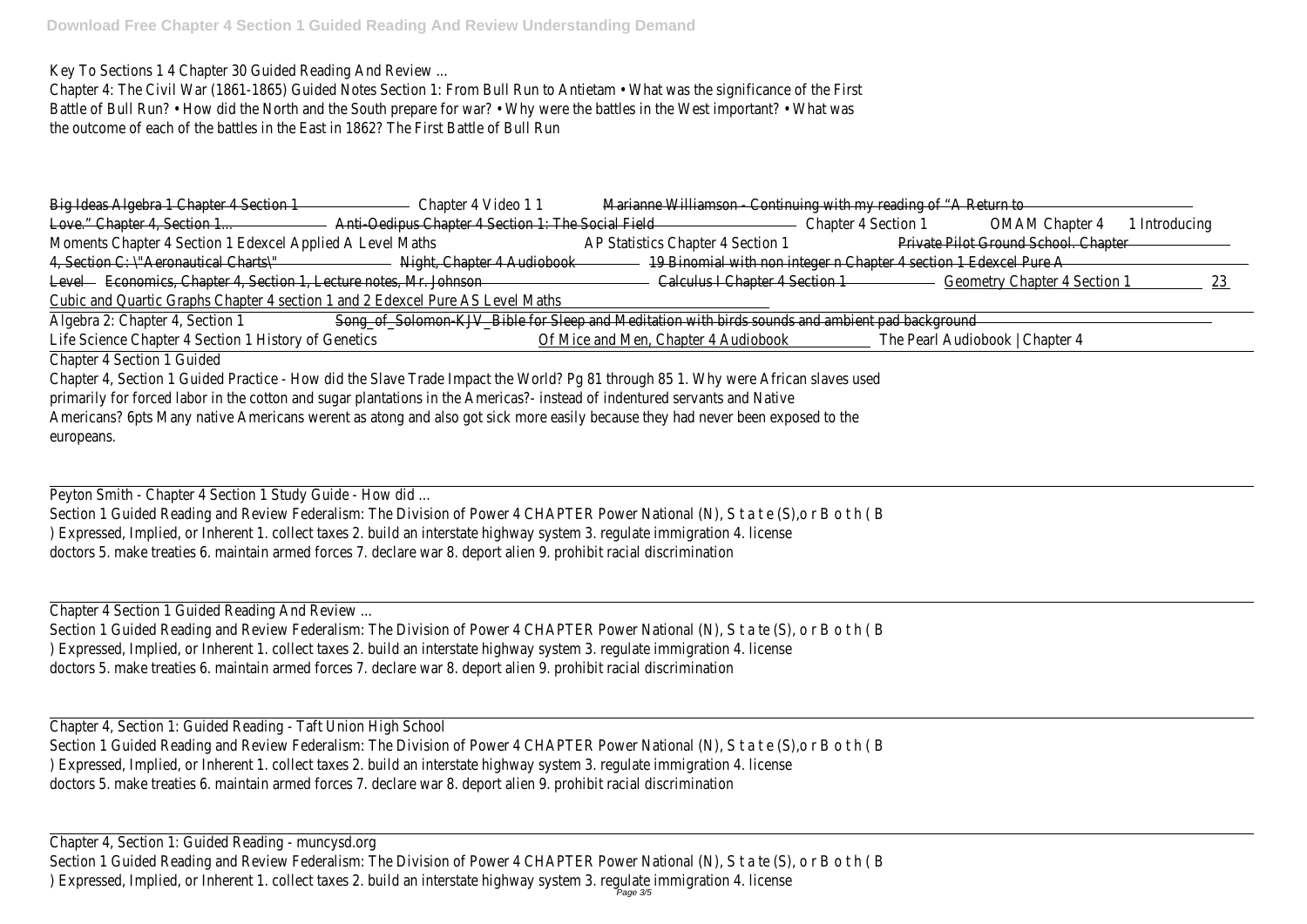doctors 5. make treaties 6. maintain armed forces 7. declare war 8. deport alien 9. prohibit racial discrimination

Ch.4 Guided Reading - Reasons for changes in Demand Demand ... Start studying Chapter 4 Section 1: Federalism. Learn vocabulary, terms, and more with flashcards, games, and other study tools.

Chapter 4, Section 1: Guided Reading - Analy High School Reasons for changes in Demand Demand Poster Guided Reading Chapter 4 Section 1: Understanding Demand A. As you read, for each boxed example, fill in the key term the example illustrates in the space provided. 1. the higher the price of pizza, the fewer slices people will buy 2. eating salad or tacos instead of pizza when the price of pizza goes up 3.

Chapter 4 Section 1 Guided Reading And Review Chapter 3 Section 4 Guided Reading The Origins Of Judaism Answer Key Available Nov 5 at 12am - Jan 1, 2021 at 11:59pm about 2 months Use the link below to complete the Chapter 4 Lesson 2 Guided Reading Questions. Beginning students usually confuse magnification and resolution. Sep 17, 2011 · These are my set of 7 guided reading lessons based ...

Chapter 4 Section 1: Federalism Flashcards - Questions and ... Start studying Econ Chapter 4 Section 1 Understanding Demand. Learn vocabulary, terms, and more with flashcards, games, and other study tools.

Econ Chapter 4 Section 1 Understanding Demand Flashcards ...

1. Define federalism and explain why the Framers chose this system. 2. Identify powers delegated to and denied to the National Government, and powers reserved for and denied to the States. Chapter 4, Section 1 Copyright © Pearson Education, Inc. Slide 2 3 Explain the difference between exclusive and concurrent powers. 4.

Chapter 4: Federalism Section 1 - Central Lyon CSD Section 1 Guided Reading and Review Federalism: The Division of Power 4 CHAPTER Power National (N), S t a t e (S),o r B o t h ( B ) Expressed, Implied, or Inherent 1. collect taxes 2. build an interstate highway system

Chapter 4 lesson 2 guided reading - Sip Lazio

chapter 4 section 1 guided reading and review understanding demand collections that we have. Chapter 4 Section 1 Guided Reading And Review ... Reasons for changes in Demand Demand Poster Guided Reading Chapter 4 Section 1: Understanding Demand A. As you read, for each boxed example, fill in the key term the example illustrates in the space provided. 1.